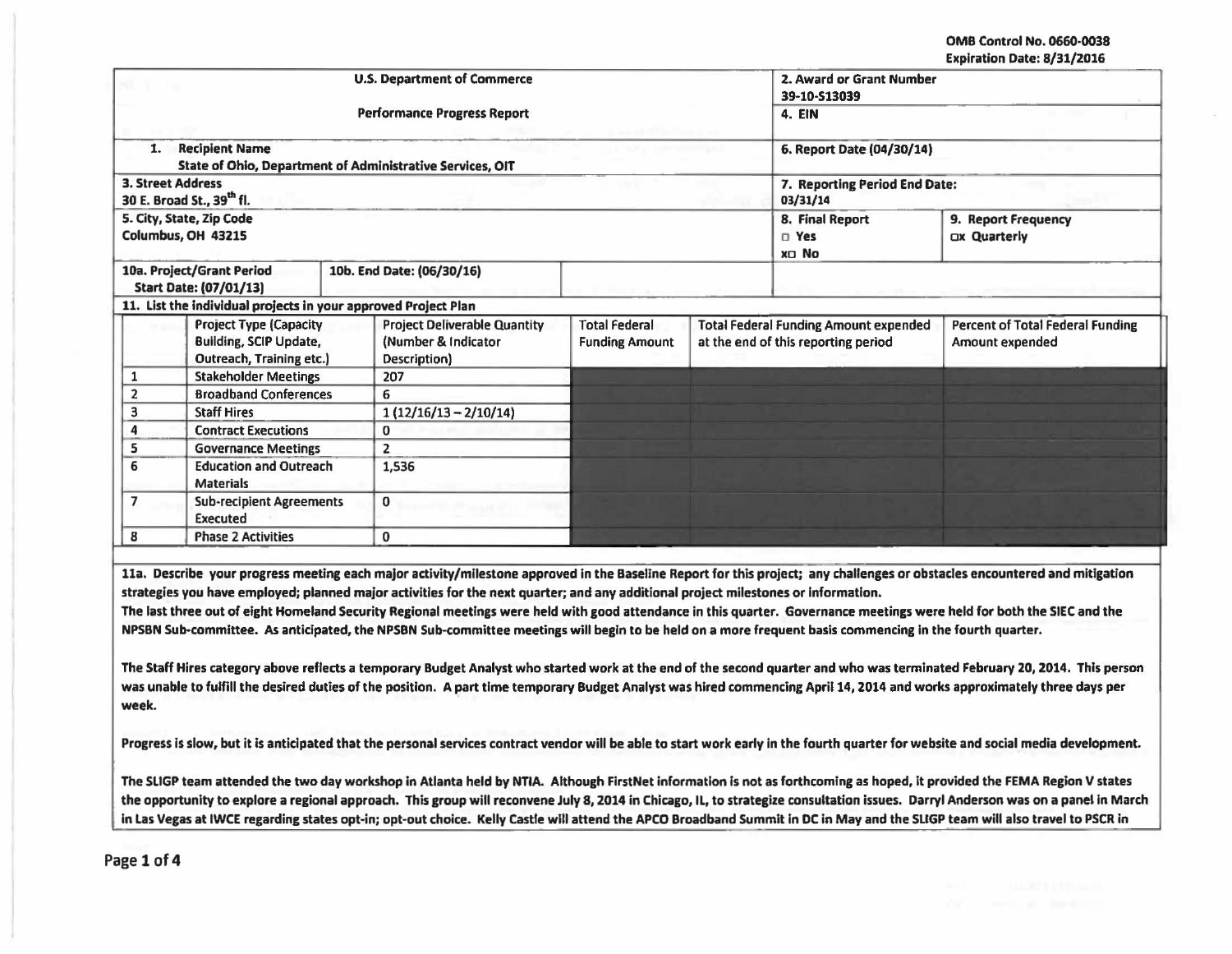I

June.

Local outreach activities have been put on hold due to a lack of specific information relative to FirstNet. OhioFirst.Net is ready to begin local outreach upon receipt of specific Information that local stakeholders are not yet aware of becomes available.

Some progress has been made toward obtaining office supplies and equipment utilized for outreach efforts. We still await office supplies, chairs, kitchen area design and media products. It Is anticipated that the vehicle ordered in the first quarter will arrive in the fourth.

Lastly, It should be noted that Ohio submitted an Amended Budget for SLIGP, which was approved.

llb. If the project team anticipates requesting any changes to the approved Baseline Report in the next quarter, describe those below. Note that any substantive changes to the Baseline Report must be approved by the Department of Commerce before Implementation. Not as of this date.

11c. Provide any other information that would be useful to NTIA as it assesses this project's progress.

We are beginning to professionalize our presentations and media outreach and are still vetting possible consultants for Phase 2 activities.

lld. Describe any success stories or best practices you have identified. Please be as specific as possible.

12. Personnel

12a. If the project Is not fully staffed, describe how any lack of staffing may impact the project's time line and when the project will be fully staffed.

So far, the current permanent SLIGP staff have been able to complete necessary projects and tasks. This is primarily due to the fact that outreach has slowed down a great deal awaiting information/progress from FirstNet.

12b. Staffing Table

| <b>Job Title</b>       | FTE <sub>%</sub> | <b>Project(s) Assigned</b>             | Change                            |  |
|------------------------|------------------|----------------------------------------|-----------------------------------|--|
| <b>SWIC</b>            | 0.33             | Spends 30% of FTE on SLIGP activities  | continued                         |  |
| <b>Project Manager</b> | 1.0              | Spends 100% of FTE on SLIGP activities | continued                         |  |
| <b>Budget Analyst</b>  | .50              | Spends 50% of PTE on SLIGP activities  | This was<br>approximately half of |  |

Page 2 of 4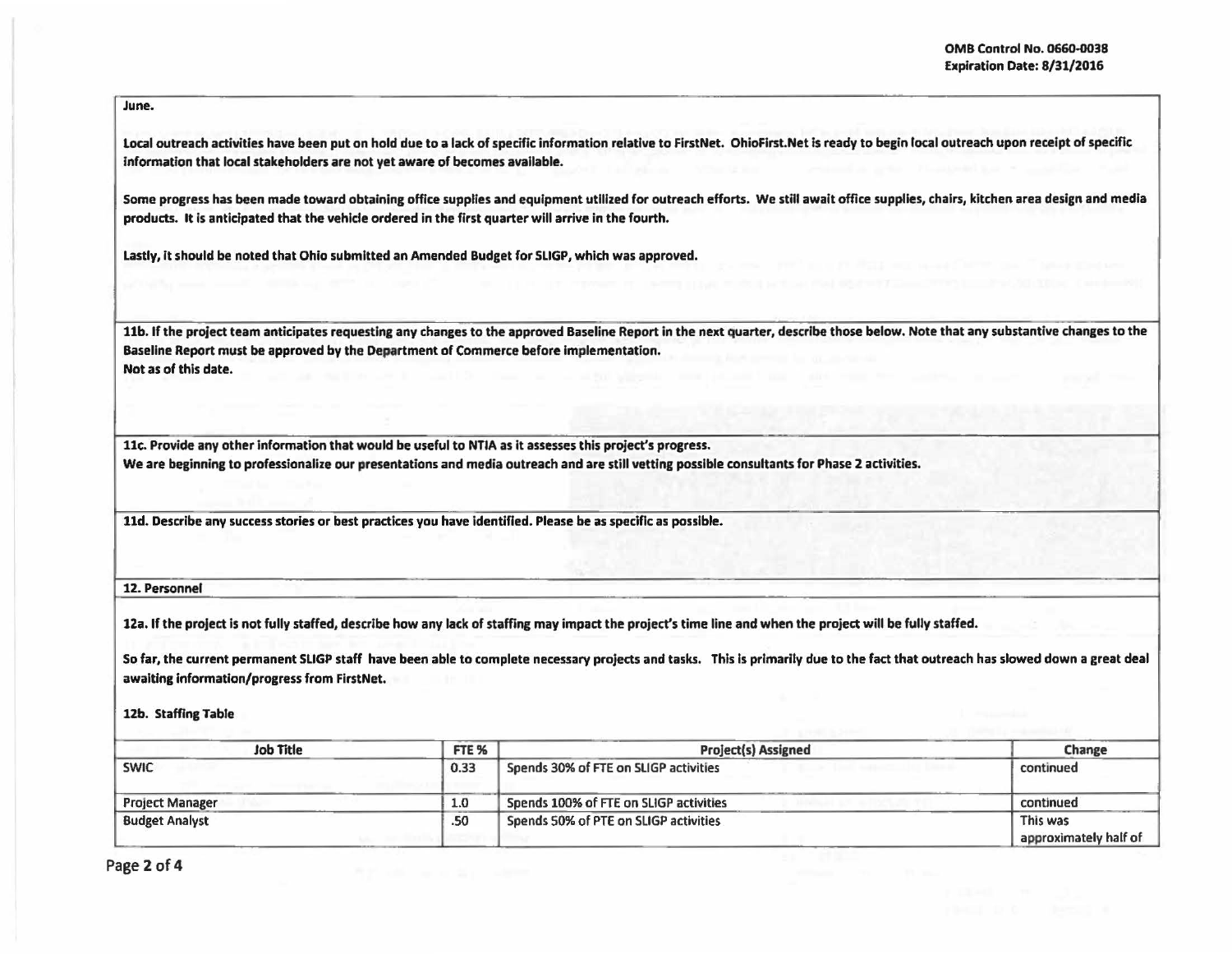## **OMB Control No. 0660-0038** EKplratlon Date: 8/31/2016

|                             |                                                                                                                                       |                          |                                        |                               |               |                   |                                                |                                                 | the position FTE for<br>the quarter |
|-----------------------------|---------------------------------------------------------------------------------------------------------------------------------------|--------------------------|----------------------------------------|-------------------------------|---------------|-------------------|------------------------------------------------|-------------------------------------------------|-------------------------------------|
| <b>Outreach Coordinator</b> |                                                                                                                                       | 1.0                      | Spends 100% of FTE on SLIGP activities |                               |               |                   |                                                | continued                                       |                                     |
|                             |                                                                                                                                       |                          |                                        | <b>Add Row</b>                |               | <b>Remove Row</b> |                                                |                                                 |                                     |
|                             | 13. Subcontracts (Vendors and/or Subrecipients)                                                                                       |                          |                                        |                               |               |                   |                                                |                                                 |                                     |
|                             | 13a. Subcontracts Table - Include all subcontractors. The totals from this table must equal the "Subcontracts Total" in Question 14f. |                          |                                        |                               |               |                   |                                                |                                                 |                                     |
| Name                        | <b>Subcontract Purpose</b>                                                                                                            | Type<br>(Vendor/Subrec.) | RFP/RFQ<br>Issued<br>(Y/N)             | Contract<br>Executed<br>(Y/N) | Start<br>Date | End<br>Date       | <b>Total Federal</b><br><b>Funds Allocated</b> | <b>Total Matching</b><br><b>Funds Allocated</b> | <b>Project and % Assigned</b>       |
| Keith<br>Singleton          | Website development<br>and<br>Maintenance/social<br>media/ presentation                                                               | Vendor<br>Sbu            | N                                      | Y                             | 5/12/14       | 6/30/1<br>4       | \$115,680                                      | $\mathbf{0}$<br><b>TELEPIST</b>                 |                                     |
| <b>TBD</b>                  | Marketing and<br>Promotion                                                                                                            | Vendor                   | N                                      | N                             |               |                   | \$18,000                                       |                                                 |                                     |
| <b>TBD</b>                  | <b>Data Collection</b>                                                                                                                | Vendor                   | $\mathbb N$                            | $\mathsf{N}$                  |               |                   | \$623,040                                      |                                                 |                                     |
| <b>TBD</b>                  | <b>SCIP Consultant</b>                                                                                                                | Vendor                   | N                                      | N                             |               |                   | \$21,000                                       |                                                 |                                     |
| <b>TBD</b>                  | MOU/MOA Consultant                                                                                                                    | Vendor                   | N                                      | N                             |               |                   | \$36,480                                       |                                                 |                                     |
| <b>Kelly Castle</b>         | <b>Project Manager</b>                                                                                                                | Vendor                   | N                                      | Y                             | 9/30/13       | 6/30/1<br>6       | \$423,335                                      |                                                 |                                     |
| <b>Dan Greene</b>           | <b>Outreach Coordinator</b>                                                                                                           | Vendor                   | N                                      | Y                             | 9/30/13       | 6/30/1<br>6       | \$271,848                                      |                                                 |                                     |
| Karen<br>Stattmiller        | <b>Budget Analyst</b>                                                                                                                 | Vendor                   | ${\sf N}$                              | Y                             | 4/12/14       | 6/30/1<br>6       | \$135,472                                      |                                                 |                                     |

Add Row Remove Row

13b. Describe any challenges encountered with vendors and/or subreciplents. We have selected a vendor (Keith Singleton) for website development and other media enhancements. The challenge was really with state processes and not federal ones. It is anticipated the vendor will start work 5/12/14. His contract is renewable and will be renewed. RFQs will be prepared in Q4 for the TBD categories. It has not been decided when they will be posted. It is estimated that it will take 6-9 months to get a contractor on board.